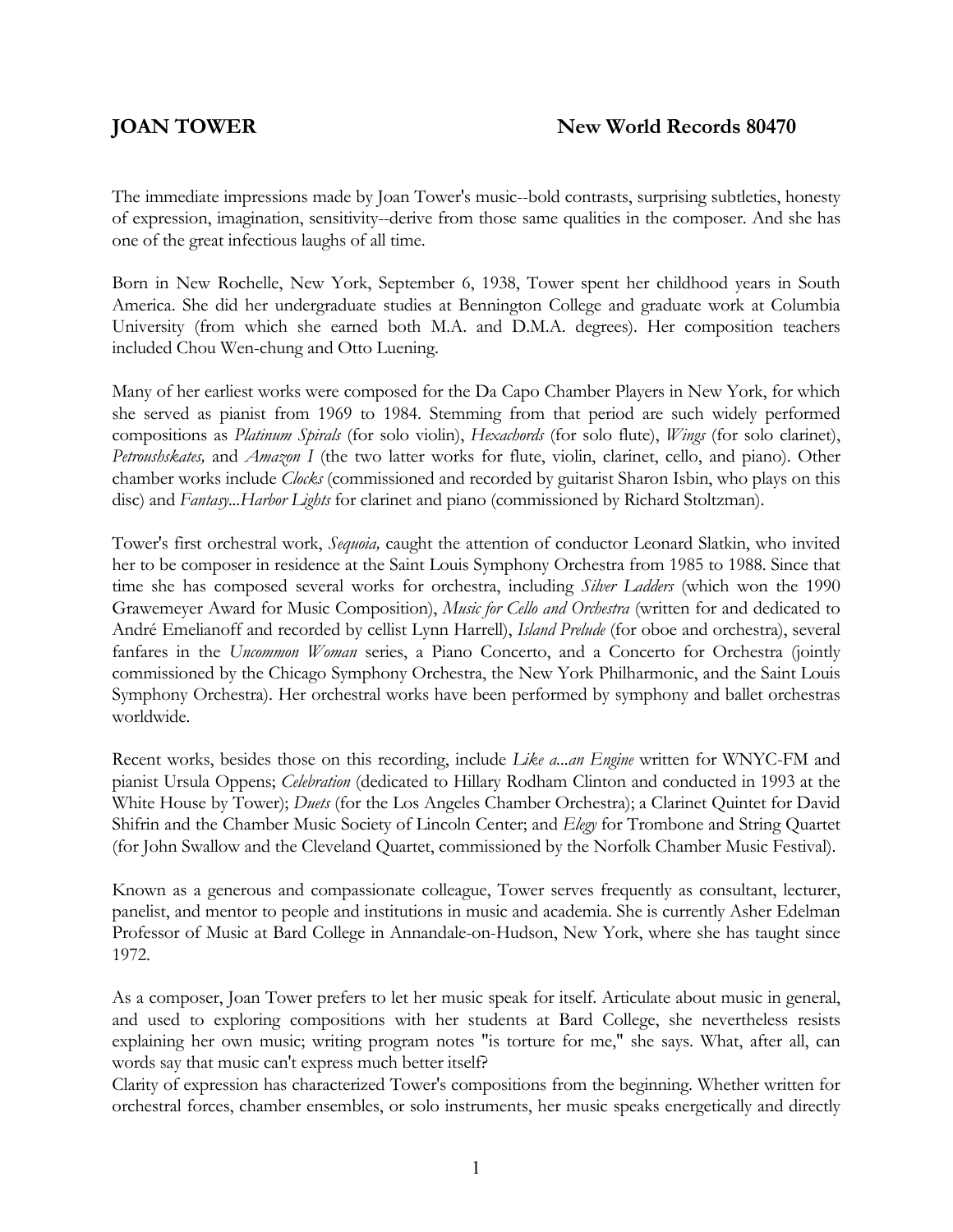to the listener. The integrity of Tower's works derives from her concerns for individual musical elements that motivate and energize the whole. Like a miniaturist, she works on small articulations and motives; even when they result in large compositions, small details resound clearly. In creating her sonic "pictures," she finds motivating factors in the details. Vivid effects in her music work well because they contribute to the integrity of the whole piece.

Frequently, a single tone--or a unison played by more than one instrument--will draw the ear into the beginning of a composition. Like a beam of light at the end of a tunnel, the initial sound will pull the listener through the passageway to enter Tower's world. In that tone, whether embellished (as it is in *Snow Dreams* and *Stepping Stones*) or steady and unadorned (*Très lent* and *Night Fields*), Tower reveals the germ from which the whole piece grows.

Imagery of light and movement come easily to mind with Tower's compositions, imagery that she encourages not only through the music, but also through her titles and her own comments (rare as they are) about the music. Her images grow from one into another, sometimes with subtle, seamless transitions, sometimes abruptly, with verve. In some cases--*Black Topaz,* for example--a specific image precedes composition; in other cases--*Night Fields, Snow Dreams*--the music itself, once created, suggests visual, physical responses.

In this recorded collection Tower's trademark qualities abound: rhythmic energy, colorful instrumentation, and fresh sonic textures, plus, in the newer works, an increasing lyricism and broadening emotional range. On this disc Tower's music does speak eloquently, and the wise annotator, following the composer's lead, will encourage less reading and more listening.

*Night Fields* (1994) for String Quartet

Tower dedicated this string quartet, her first, "with affection and admiration" to the Muir Quartet, which premiered it in February 1994. Hancher Auditorium, the University of Iowa, and the Snowbird Institute for the Arts and Humanities commissioned this quartet; the commission was funded in part by Chamber Music America with funds from the Pew Charitable Trusts. After its first performance in Iowa, the Quartet took *Night Fields* on tour throughout the United States and Europe.

The title, according to Tower, "was conceived after the work was completed and provides an image or setting for some of the moods of the piece: a cold, windy night in a wheat field lit up by a bright, full moon, where waves of fast-moving colors ripple over the fields, occasionally settling on a patch of gold."

(Please note: With the exception of this recording, Bayla Keyes is second violin in the Muir Quartet.)

*Snow Dreams* (1983) for Flute and Guitar

With the writing of *Snow Dreams* the composer entered into a relationship with flutist Carol Wincenc and guitarist Sharon Isbin that has produced other fine concert works--*Clocks* for solo guitar (1985) and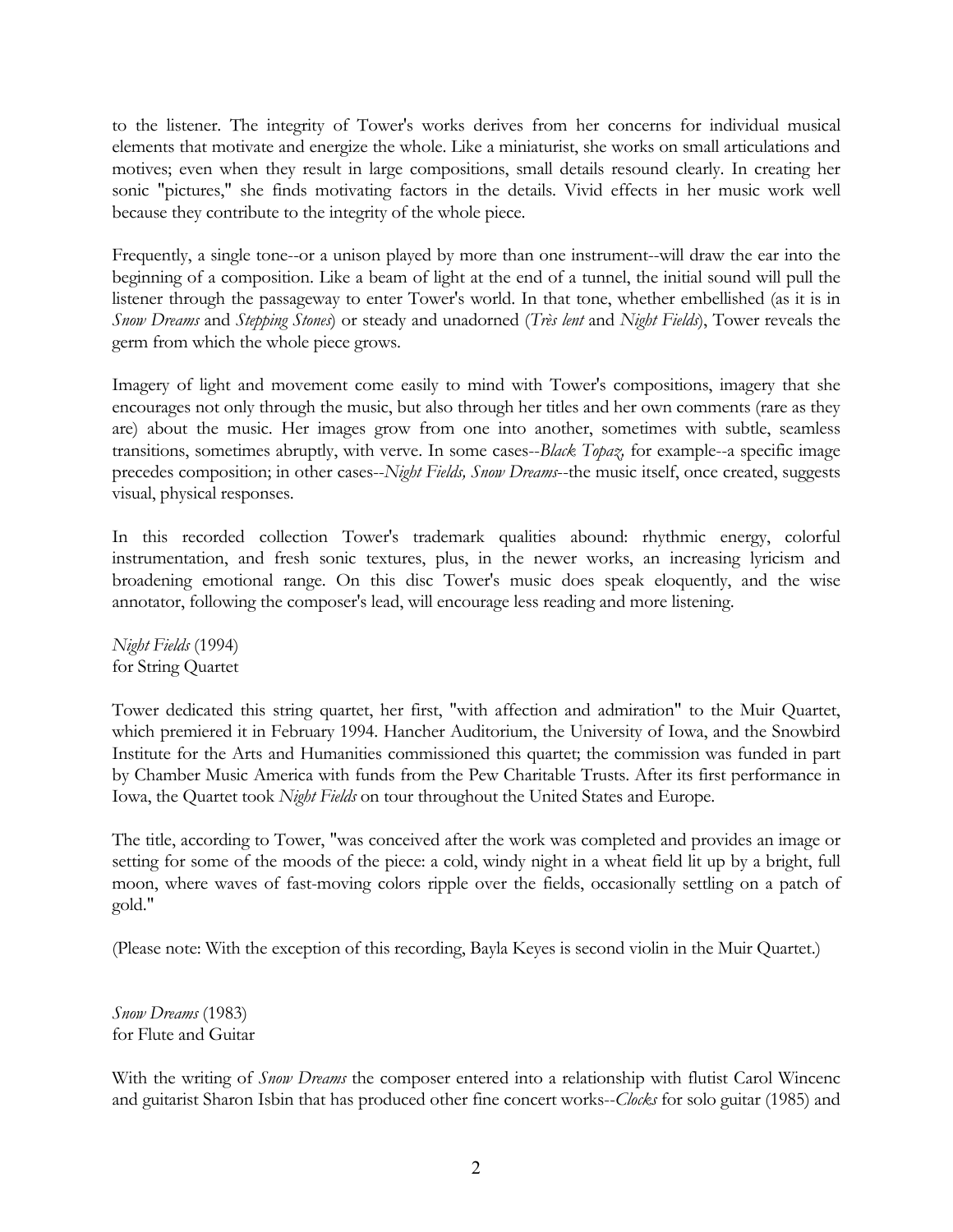Concerto for Flute and Orchestra (1989). In dedicating *Snow Dreams* to them, Tower expressed her admiration for the "extraordinary artistry and virtuosic playing" of Wincenc and Isbin. The duo commissioned *Snow Dreams* through a grant from the Schubert Club of St. Paul and played it for the first time in April 1983. Since that time it has received performances by many duos.

The piece is a study in balancing the two disparate timbres and technical possibilities of the flute and guitar. Tower has brought them together cohesively, while celebrating their unique voices.

The title crystallized during composition, as the unfolding moods and images suggested the wondrous variety of snow. "There are many different images of snow, its forms and its movements," says Tower, "light snow flakes, pockets of swirls of snow, rounded drifts, long white plains of blankets of snow, light and heavy snowfalls, and so forth. Many of these images can be found in the piece if, in fact, they need to be found at all. The listener will determine that choice."

*Black Topaz* (1976) for Piano and Six Instruments

The Group for Contemporary Music, with pianist Robert Miller, to whom the work is dedicated, premiered *Black Topaz* on November 15, 1976, at the Manhattan School of Music with composer Charles Wuorinen conducting. It was written on a commission from the Group for Contemporary Music, with a grant from the National Endowment for the Arts.

It is scored for piano, flute, B-flat clarinet, bass clarinet, B-flat trumpet, tenor trombone, and percussion consisting of two marimbas, two vibraphones, and a range of temple blocks and tom-toms.

*Black Topaz* begins with a single small explosion of clarinet, trumpet, and tom-tom, like a miner's pick hitting ore. The changing colors of topaz, from gold to black, reflect in the harmonic changes from dissonance to consonance, as well as in the instrumental timbres. The central image of *Black Topaz* derives from one of Tower's own drawings. The virtuosic piano, the ebony gem of the title, is balanced by the other instrumental timbres as the work explores changing sound colors. Each ensemble instrument magnifies and extends the essence of the piano: the percussion battery supports and projects the piano's sharp articulation; tom-toms add depth to the sound; brass and woodwinds augment the piano's lyrical and harmonic nature; trumpet and trombone emphasize chordal strength and support.

*Très lent (In memoriam Olivier Messiaen)* (1994) for Cello and Piano

This duet for cello and piano is written for, and dedicated to "my wonderfully musical friend," cellist André Emelianoff, who wrote the following note:

Some time ago, I asked Joan to write a cello work of modest length, half expecting to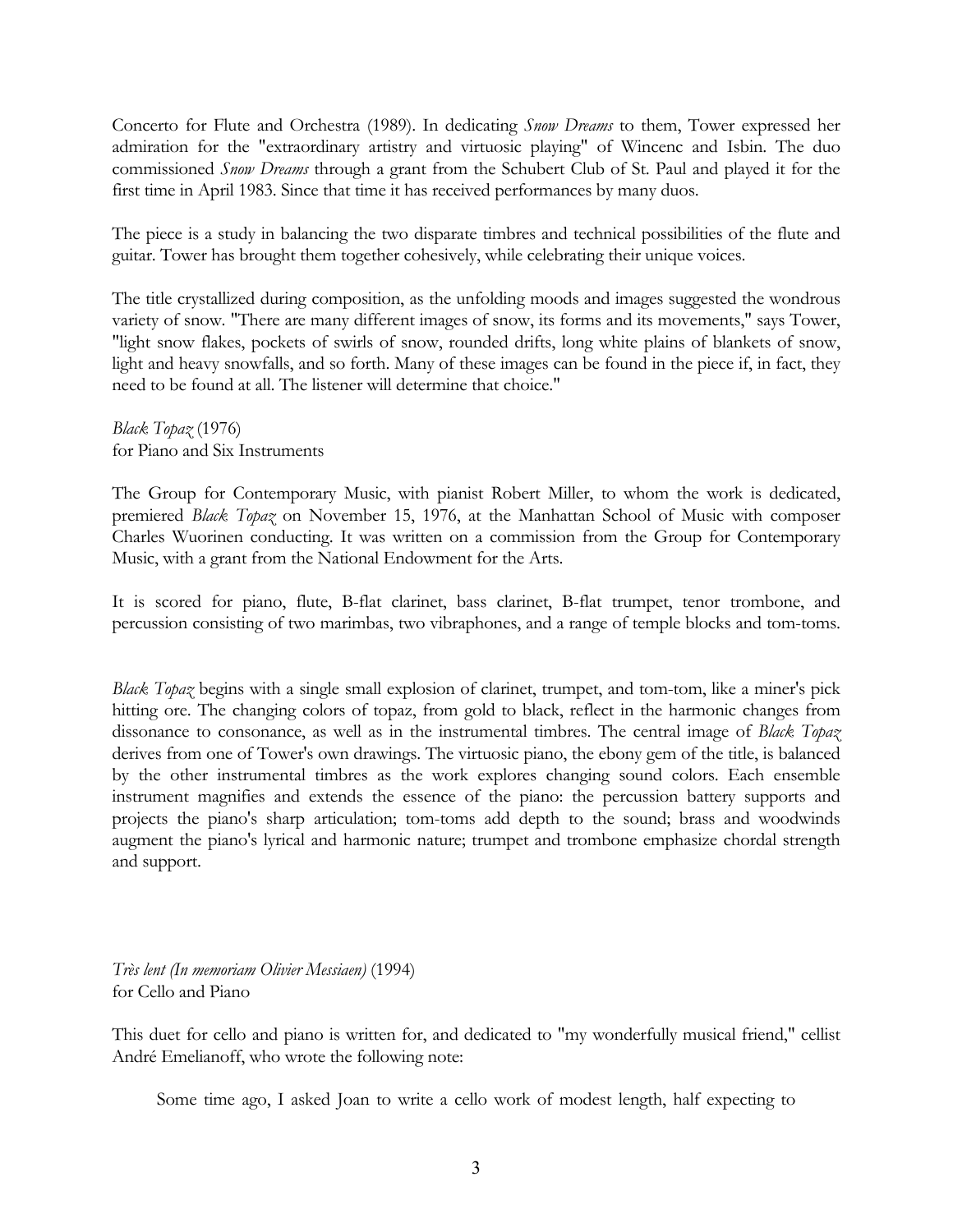hear, "Are you crazy? I'm booked for five years." To my utter surprise and delight, she said she had wanted to write such a piece for a long time. This slow piece is an homage to Olivier Messiaen, who died in 1992. It is, in particular, a tribute to his *Quartet for the End of Time* and its infinitely slow movements for cello, then violin. The connection to this music is particularly personal, as Joan and I have played numerous performances of the great work together.

In most of Joan's compositions, her "melodies" tend to be more intervallic arches, surrounded, even overwhelmed, by highly energized rhythmic and colorful material. In *Très lent* I sense a melody being born. Out of the opening D octaves grow embryonic intervals and a rhythmic motive: short-long-D (the only real Messiaen quote). The expansion and contraction of harmonic bands and pedal points, punctuated by embellishments and grace notes, create a profoundly expressive homage, entirely in Joan's own language. Joan and I premiered *Très lent* in New York City on May 8, 1994.

Known for the rhythmic energy with which she infuses her work, Tower demonstrates effectively in *Très lent* that such energy does not depend on a fast tempo. The forward motion of the tolling bells and piano *frissons* suggests an inner propulsion that is compelling even at the *sostenuto* tempo that she has indicated.

*Stepping Stones: A Ballet* (1993) Two-Piano Version

- I Introductions
- II Meeting
- III Alone
- IV Interlude
- V Love and Celebration

*Stepping Stones* was commissioned by the Milwaukee Ballet with funding from the Meet The Composer/Choreographer Project. That company performed the work for the first time in Milwaukee's Uihlein Hall in April 1993. Choreographer Kathryn Posin created a dance involving the struggles of six females, their alter egos, and six males. The celebration that ends the ballet signifies they have found a kind of unity. The title refers to the six stage platforms central to the choreography.

Reducing the color of the full orchestra score to a setting for two pianos clarifies some of the work's strengths: rushing upward scales sparkle under the pianists' fingers, the lush sounds of openly lyrical passages seem perfectly suited to the voluptuousness of two pianos, and the fanfares of the last movement celebrate the dancers' final unity with robust and percussive piano scoring. —Sandra Hyslop

Sandra Hyslop *is editor of* Symphony Magazine*.*

**DOUBLE EDGE,** Edmund Niemann and Nurit Tilles, duo-pianists, was formed in 1978. They have performed in the United States, Great Britain, Australia, the Netherlands, Belgium, Germany, Switzerland, Ireland, Italy, Portugal, Hungary, the Czech Republic, the Slovak Republic, Bulgaria,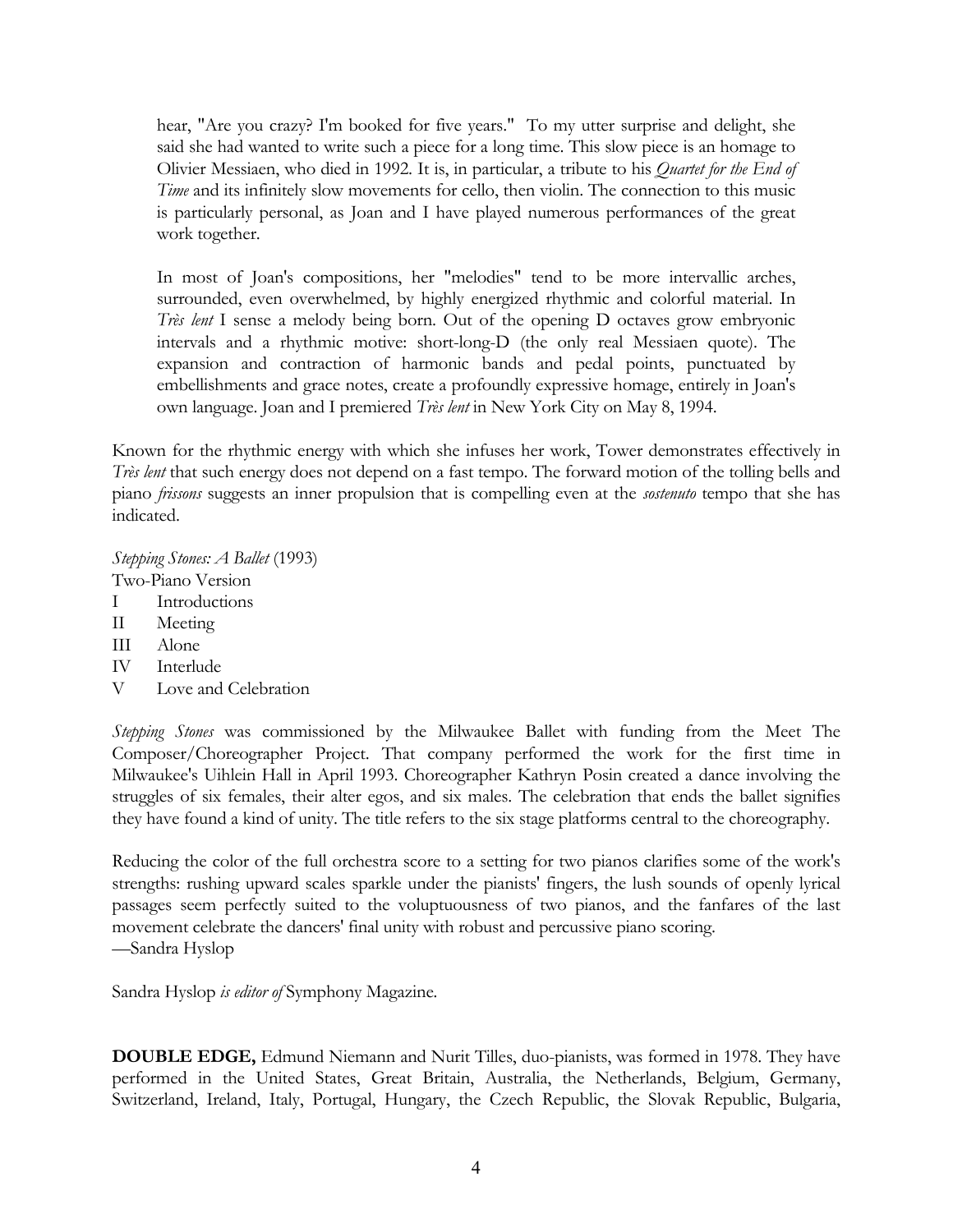Canada, and New Zealand. Among the many composers who have written works for Double Edge are David Borden, John Cage, David Lang, Meredith Monk, "Blue" Gene Tyranny, and Kevin Volans. They have recorded for CRI, New Albion, Nonesuch, and Lovely Music.

**EDMUND NIEMANN** is a founding member of Parnassus and a longtime member of Steve Reich & Musicians. He has been guest artist with Speculum Musicae, the New Music Consort, the Group for Contemporary Music, the Da Capo Players, the New York New Music Ensemble, and The Mother Mallard Band. He is on the faculty of Sarah Lawrence College.

**NURIT TILLES** has performed and recorded for many years with Steve Reich & Musicians, Meredith Monk, and The Mother Mallard Band. She has appeared solo at Town Hall, The Knitting Factory, and The Great Hall at Cooper Union. Her recording of modern piano rags was produced by Rudi Blesh, and she recently wrote her first piece, *Raw Silk (A Rag).*

**ANDRÉ EMELIANOFF** is currently (1994) solo cellist of the New York Chamber Symphony. Other solo appearances include with the Albany Symphony, the Cincinnati Chamber Orchestra, and the "Music Today" series. Mr. Emelianoff is also cellist of the Da Capo Chamber Players and the Aeolian Chamber Players. He is on the faculty at Bard College, the Bowdoin Summer Music Festival, The Juilliard School, is visiting Professor of Cello and Chamber Music at CCNY, and has conducted master classes at Arizona State University in Tucson. Mr. Emelianoff has commissioned works by Aaron Kernis, Joan Tower, Stephen Jaffe, George Perle, Shulamit Ran, and Richard Wernick. He has recorded for CRI, Delos, New World, Nonesuch and RCA.

**SHARON ISBIN,** guitarist, was the winner of the Toronto and Queen Sofia (Madrid) competitions and is the first guitarist ever to win the Munich Competition. She tours throughout the world as a recitalist and as soloist with many major orchestras, and has been Artistic Director and featured performer of Carnegie Hall's Guitarstream International Festival and the nationally acclaimed radio series "Guitarjam." Her numerous recordings for EMI/Virgin Classics, in styles ranging from Baroque to jazz fusion, have received many awards. Her latest is a collaboration with the St. Paul Chamber Orchestra in the first-ever American guitar concerto recording featuring works written for her by John Corigliano, Lukas Foss, and Joseph Schwantner. Isbin, who has commissioned more concerti than any other guitarist, is the author of *The Acoustic Guitar Answer Book,* and is Director of the guitar departments of the Juilliard School and the Aspen Music Festival.

**MUIR STRING QUARTET** members are **Peter Zazofsky,** first violin, **Bayla Keyes,** second violin, **Steven Ansell,** viola, and **Michael Reynolds,** cello. They met at the Curtis Institute of Music, where they studied chamber music with Felix Galimir, Mischa Schneider (Budapest Quartet), Arnold Steinhardt and Michael Tree (Guarneri Quartet). They continued their studies at Yale University with Oscar Shumsky and Raphael Hillyer on an Edward R. Wardell Fellowship. The Muir Quartet has performed in New York, Chicago, Los Angeles, San Francisco, Philadelphia, Detroit, Vancouver, Montreal, Cincinnati, Pittsburgh, Houston, Minneapolis, Germany, France, Austria, Switzerland, Belgium, France, and the Netherlands. The Muir Quartet commissions works by composers such as Joan Tower, Richard Danielpour, and Richard Wilson. The quartet has recorded for ADDA/Qualiton and EMI, and is currently (1994) in residence at Boston University's School for the Arts.

**CAROL WINCENC,** flute, has commissioned flute concertos from Lukas Foss, Joan Tower, Christopher Rouse, Henryk Gorecki, and Tobias Picker. She is a frequent guest of major orchestras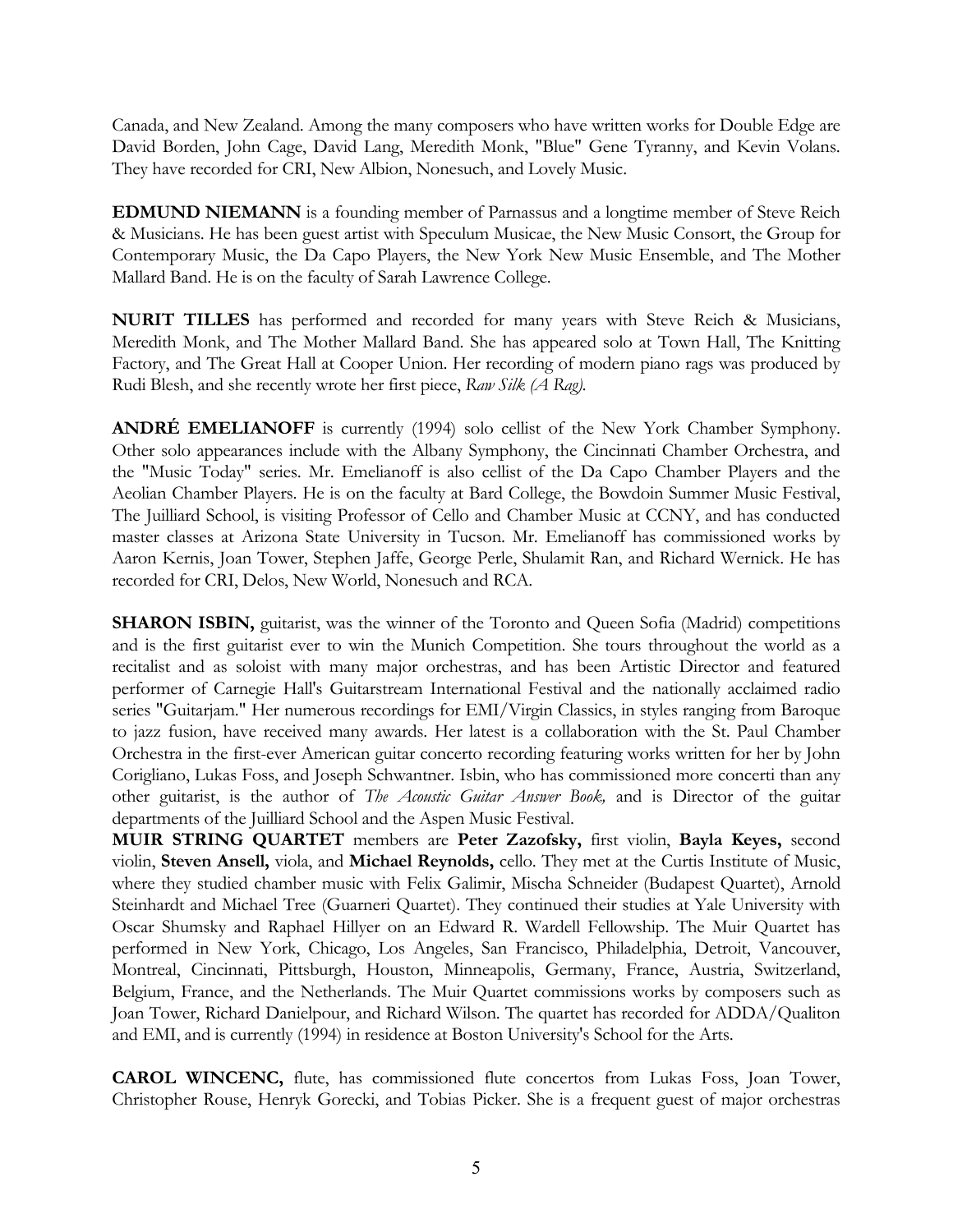and festivals throughout the United States. In addition, Ms. Wincenc has appeared with the London Symphony at the Barbican, the English Chamber Orchestra at the Aldeburgh Festival, and at the Budapest Spring Festival, the Duisburg Festival, and the Frankfurt Annual Music Festival. She has collaborated with such ensembles as the Tokyo, Guarneri, Emerson, and Cleveland quartets, and performs in a flute/harp duo with Nancy Allen.

#### **SELECTED DISCOGRAPHY**

*Amazon.* Da Capo Chamber Players. CRI CD 582.

*Hexachords.* Patricia Spencer, flute. CRI CD 582.

*Island Prelude.* Peter Bowman, oboe; Saint Louis Symphony; Leonard Slatkin, conductor. Elektra/Nonesuch 79245-2-ZK.

*Island Rhythms.* The Louisville Orchestra; Lawrence Leighton Smith, conductor. Louisville LCD 006.

*Petroushskates.* Da Capo Chamber Players. CRI CD 582.

*Sequoia.* Saint Louis Symphony; Leonard Slatkin, conductor. Elektra/Nonesuch 79245-2-ZK.

*Wings.* Robert Spring, clarinet. Summit Records DCD 124.

## **SELECTED BIBLIOGRAPHY**

Ammer, C. *Unsung: A History of Women in American Music.* Westport, CT., 1980.

- Campell, K. "Meet the Composer: Orchestra Residency Program A Symphonic Symbiosis of American Orchestras and Conductors." *Ovation* 9: 24, September 1988.
- Koplewitz, L. "Joan Tower: Building Bridges for New Music." *Symphony Magazine,* xxxiv/3 (1983), p. 36.
- LePage, J. W. *Women Composers, Conductors, and Musicians of the Twentieth Century, Vol. III: Selected Biographies.* Metuchen, NJ., Scarecrow Press, 1988.
- O'Brien, V. "Joan Tower." *Musical America* 32: MA6, September 1982.
- Valdes, L. "Women Composers can be in Harmony Without Making Music Together." *Baltimore Sun,* May 30, 1981.

Produced and engineered by Judith Sherman

Recorded at the American Academy of Arts and Letters, New York City, September 26-28, 1994. Digital mastering: Paul Zinman, SoundByte Productions, Inc., New York City Design: Stephen Byram

## **This recording was made possible with grants from the New York State Council on the Arts, the National Endowment for the Arts, and Francis Goelet.**

## FOR NEW WORLD RECORDS:

Herman E. Krawitz, President; Paul Marotta, Managing Director; Paul M. Tai, Director of Artists and Repertory; Lisa Kahlden, Director of Information Technology; Virginia Hayward, Administrative Associate; Mojisola Oké, Bookkeeper; Ben Schmich, Production Associate.

RECORDED ANTHOLOGY OF AMERICAN MUSIC, INC., BOARD OF TRUSTEES: David Hamilton, Treasurer; Milton Babbitt; Emanuel Gerard; Adolph Green; Rita Hauser; Herman E. Krawitz; Arthur Moorhead; Elizabeth Ostrow; Don Roberts; Patrick Smith; Frank Stanton.